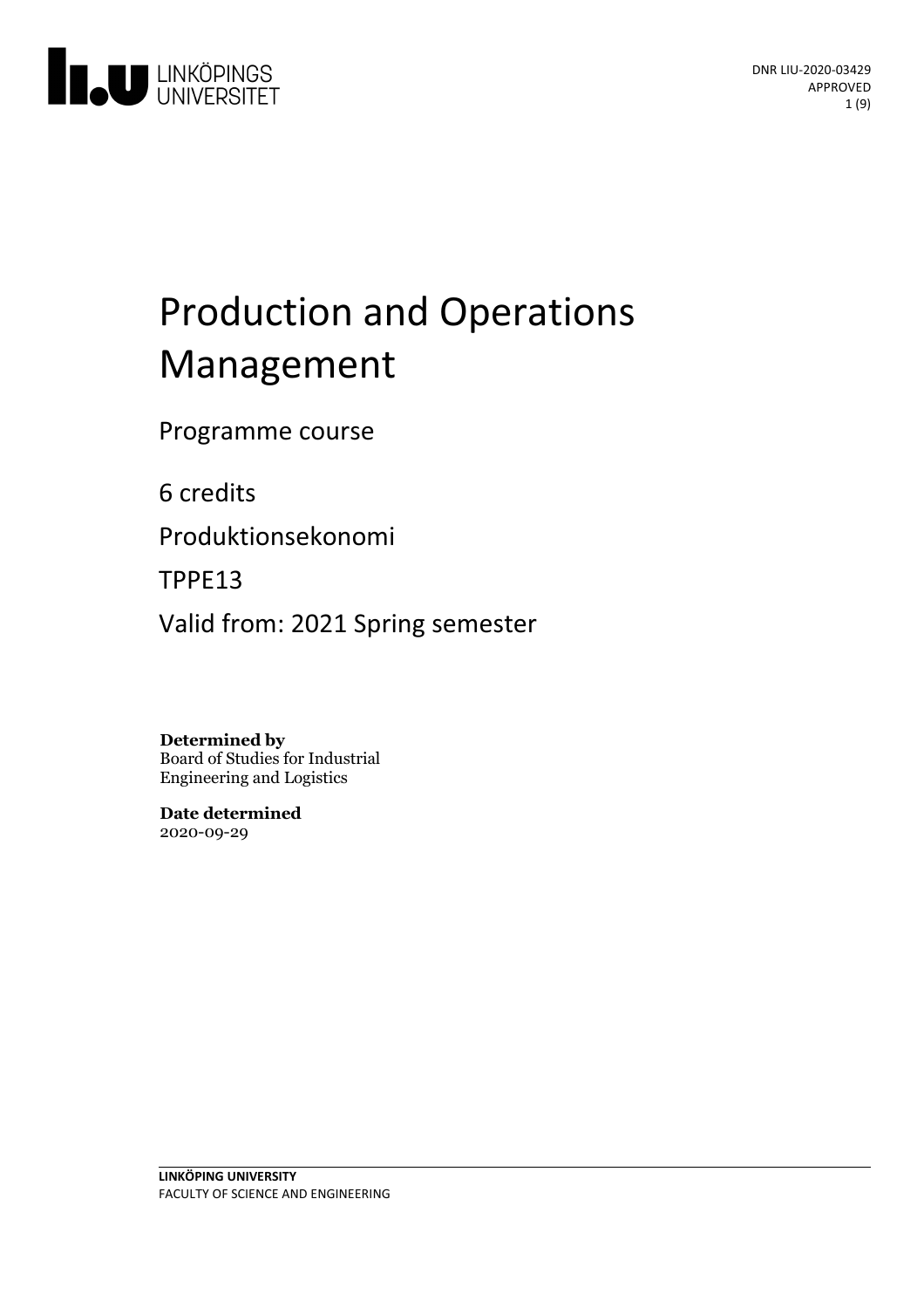# Main field of study

Industrial Engineering and Management

# Course level

First cycle

## Advancement level

 $G<sub>2</sub>X$ 

# Course offered for

- Master of Science in Industrial Engineering and Management International
- Master of Science in Industrial Engineering and Management
- Bachelor's Programme in Mathematics
- Master of Science in Design and Product Development

### **Prerequisites**

Basic courses in Industrial Engineering, Probability and Statistics, and Linear and Nonlinear Optimization.

# Intended learning outcomes

The course is an introduction to quantitative production and inventory management and economic analysis of production. After completing the course, the students should be able to use common methods in forecasting, design of production systems as well as material and production control systems Interactions between manufacturing and various functions within the company are also covered.

## Course content

Introduction to manufacturing strategy. Engineering design. Design of production systems. Facility layout planning. Line balancing. Forecasting. Aggregate planning. Material Requirements Planning. Inventory control. Scheduling and sequencing.

# Teaching and working methods

The lectures are mainly concerned with theoretical issues and concepts. The exercises are devoted to demonstrations of problem solveing. The laboratories give a hands-on experience with treated techniques.

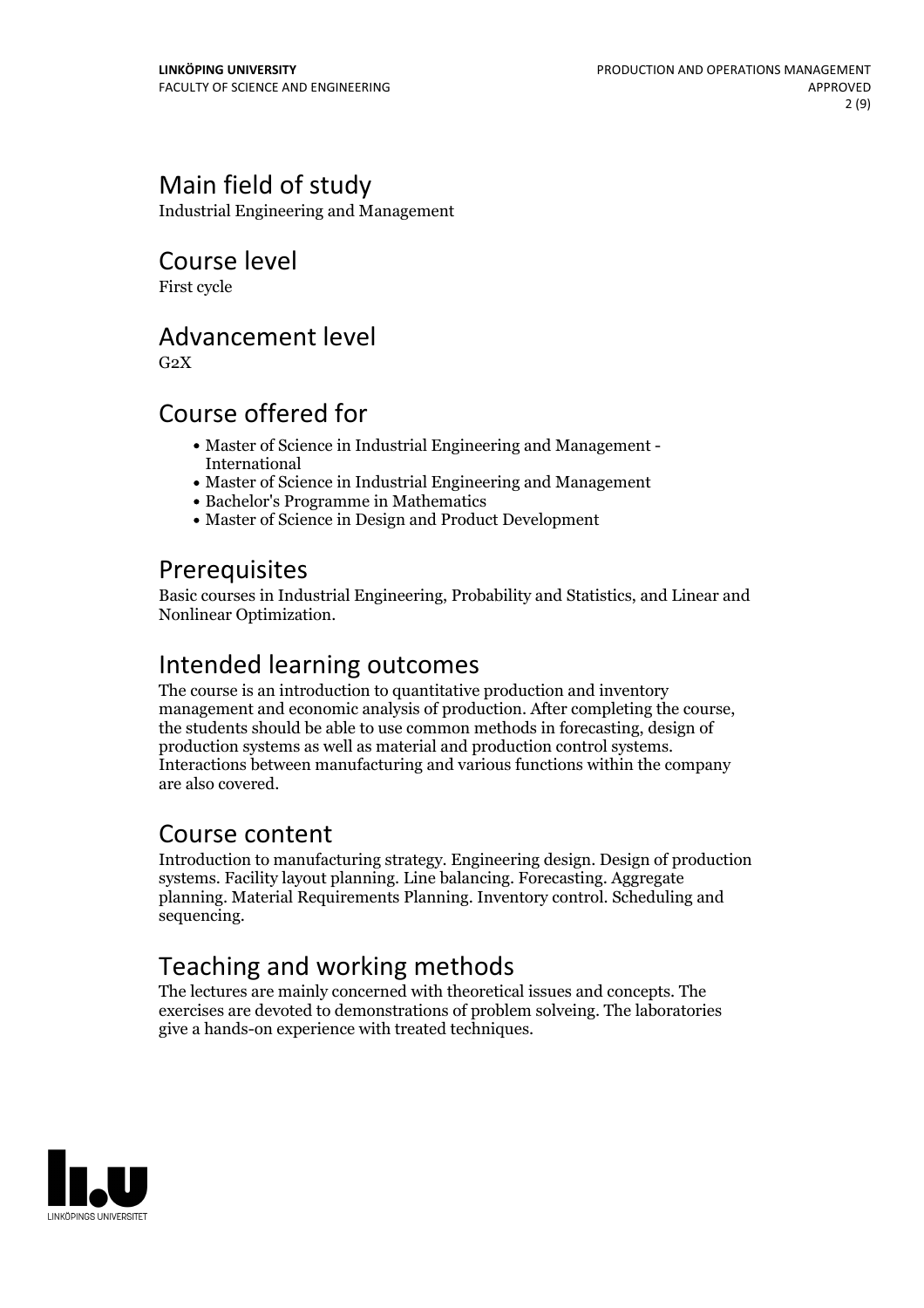### Examination

| TEN <sub>1</sub> | Written examination | 5 credits | U, 3, 4, 5 |
|------------------|---------------------|-----------|------------|
| LAB <sub>1</sub> | Laboratory work     | 1 credits | U.G        |

### Grades

Four-grade scale, LiU, U, 3, 4, 5

# Other information

Supplementary courses: Manufacturing Strategies. Production Logistics.

### **About teaching and examination language**

The teaching language is presented in the Overview tab for each course. The examination language relates to the teaching language as follows:

- If teaching language is Swedish, the course as a whole or in large parts, is taught in Swedish. Please note that although teaching language is Swedish, parts of the course could be given in English. Examination language is Swedish.
- If teaching language is Swedish/English, the course as a whole will be taught in English if students without prior knowledge of the Swedish language participate. Examination language is Swedish or English
- (depending on teaching language).<br>• If teaching language is English, the course as a whole is taught in English.<br>Examination language is English.

### **Other**

The course is conducted in a manner where both men's and women's

experience and knowledge are made visible and developed. The planning and implementation of <sup>a</sup> course should correspond to the course syllabus. The course evaluation should therefore be conducted with the course syllabus as a starting point.

### Department

Institutionen för ekonomisk och industriell utveckling

# Director of Studies or equivalent

Helene Lidestam

Examiner Helene Lidestam

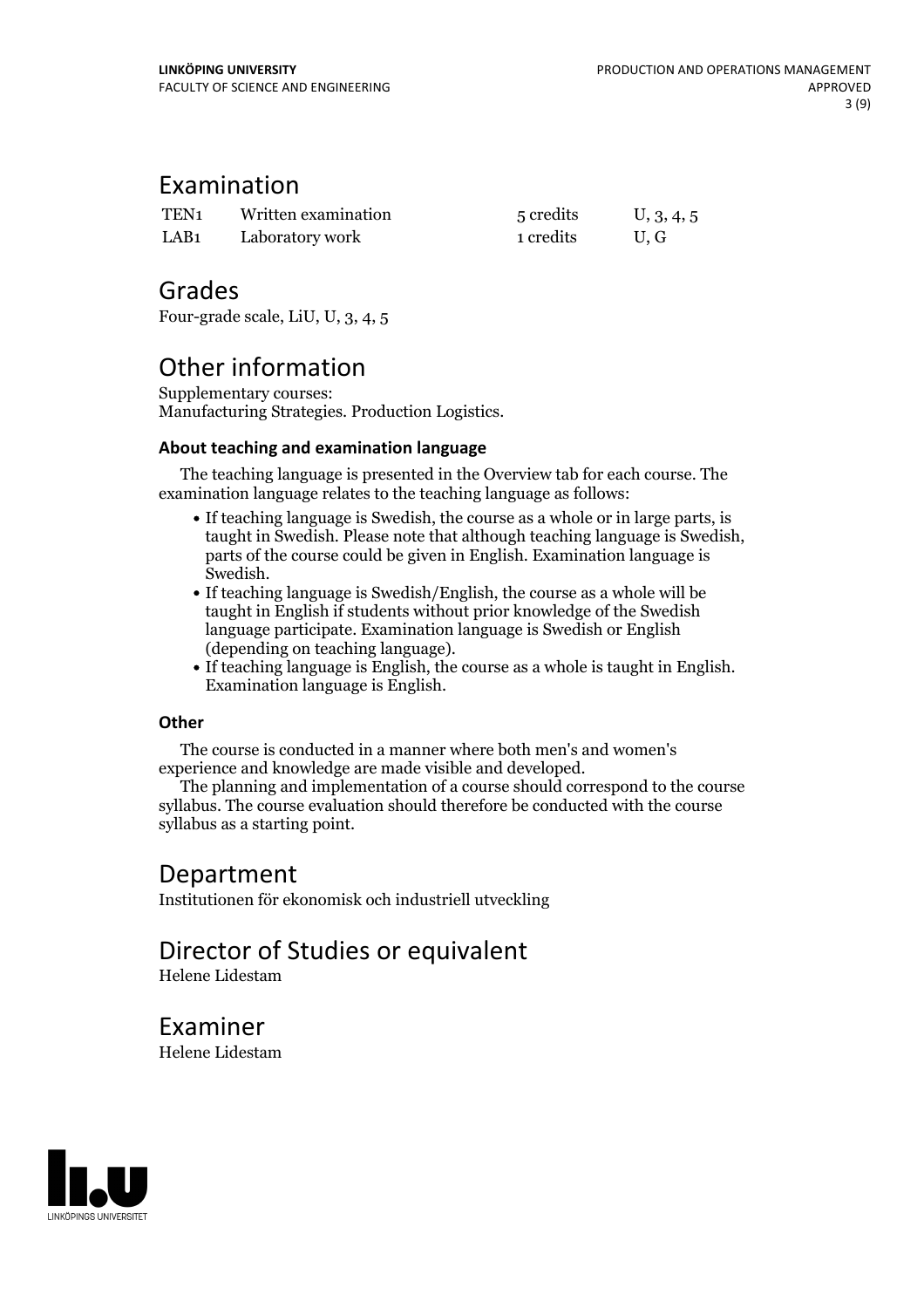# Education components

Preliminary scheduled hours: 48 h Recommended self-study hours: 112 h

# Course literature

### **Books**

Olhager, Jan, (2013) *Produktionsekonomi : principer och metoder för utformning, styrning och utveckling av industriell produktion* ISBN: 9789144067667 Lund : Studentlitteratur, 2013

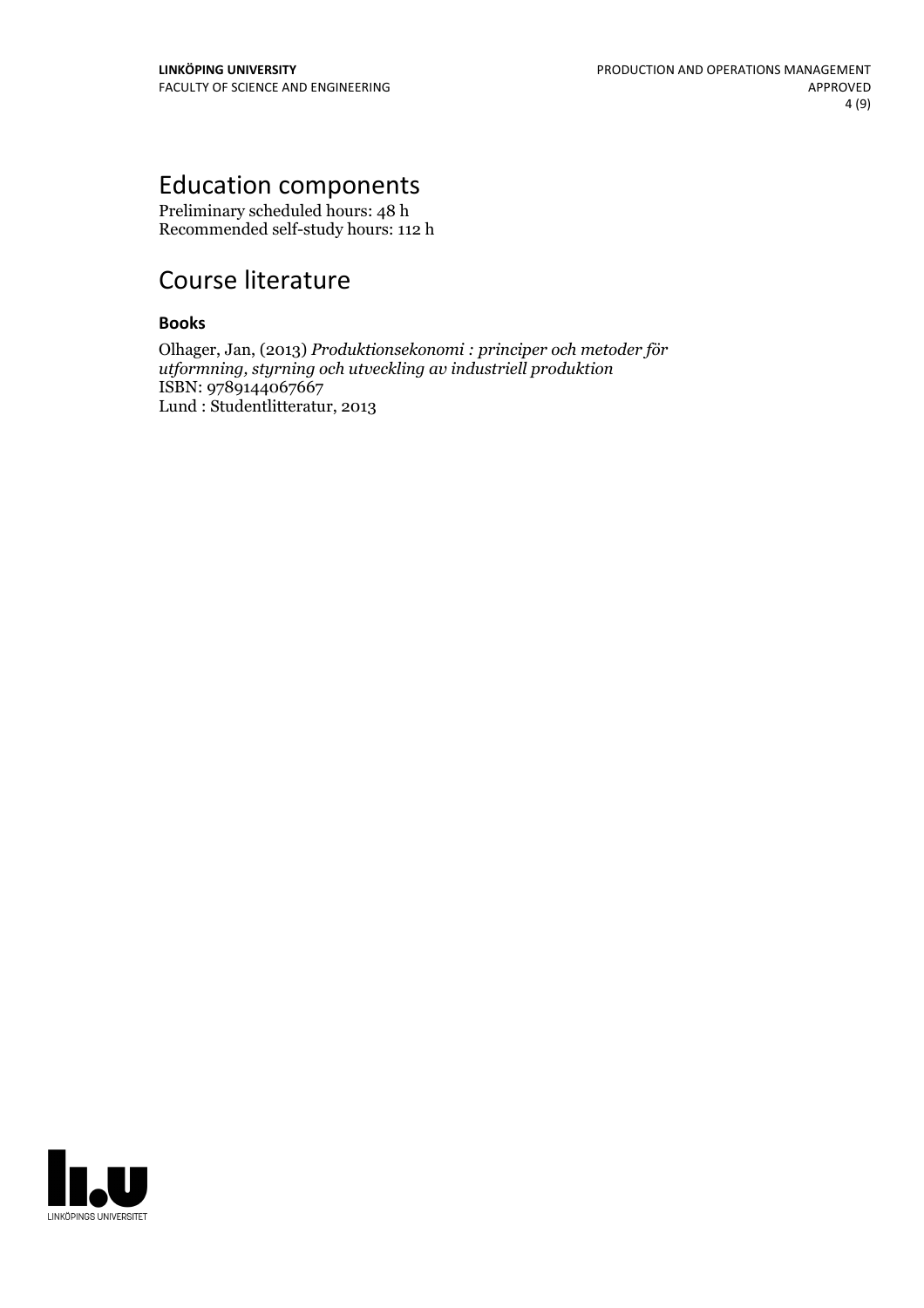# **Common rules**

### **Course syllabus**

A syllabus must be established for each course. The syllabus specifies the aim and contents of the course, and the prior knowledge that a student must have in order to be able to benefit from the course.

### **Timetabling**

Courses are timetabled after a decision has been made for this course concerning its assignment to a timetable module.

### **Interrupting a course**

The vice-chancellor's decision concerning regulations for registration, deregistration and reporting results (Dnr LiU-2015-01241) states that interruptions in study are to be recorded in Ladok. Thus, all students who do not participate in a course for which they have registered must record the interruption, such that the registration on the course can be removed. Deregistration from <sup>a</sup> course is carried outusing <sup>a</sup> web-based form: https://www.lith.liu.se/for-studenter/kurskomplettering?l=en.

### **Cancelled courses**

Courses with few participants (fewer than 10) may be cancelled or organised in a manner that differs from that stated in the course syllabus. The Dean is to deliberate and decide whether a course is to be cancelled or changed from the course syllabus.

### **Guidelines relatingto examinations and examiners**

For details, see Guidelines for education and examination for first-cycle and second-cycle education at Linköping University, Dnr LiU-2019-00920 (http://styrdokument.liu.se/Regelsamling/VisaBeslut/917592).

An examiner must be employed as a teacher at LiU according to the LiU Regulations for Appointments, Dnr LiU-2017-03931 (https://styrdokument.liu.se/Regelsamling/VisaBeslut/622784). For courses in second-cycle, the following teachers can be appointed as examiner: Professor (including Adjunct and Visiting Professor), Associate Professor (including Adjunct), Senior Lecturer (including Adjunct and Visiting Senior Lecturer), Research Fellow, or Postdoc. For courses in first-cycle, Assistant Lecturer (including Adjunct and Visiting Assistant Lecturer) can also be appointed as examiner in addition to those listed for second-cycle courses. In exceptional cases, a Part-time Lecturer can also be appointed as an examiner at both first- and second cycle, see Delegation of authority for the Board of Faculty of Science and Engineering.

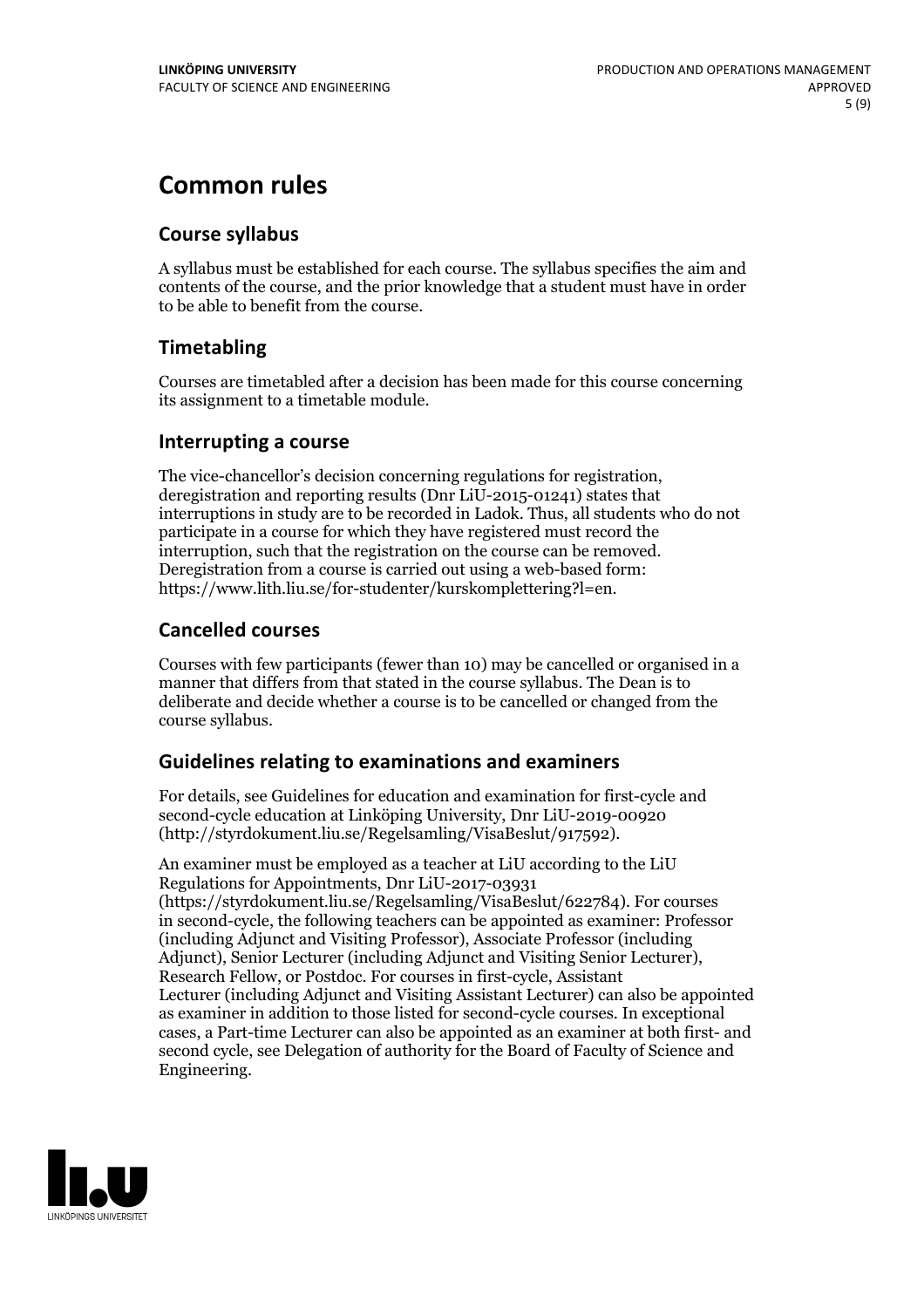### **Forms of examination**

#### **Principles for examination**

Written and oral examinations and digital and computer-based examinations are held at least three times a year: once immediately after the end of the course, once in August, and once (usually) in one of the re-examination periods. Examinations held at other times are to follow a decision of the board of studies.

Principles for examination scheduling for courses that follow the study periods:

- courses given in VT1 are examined for the first time in March, with re-examination in June and August
- courses given in VT2 are examined for the first time in May, with re-examination in August and October
- courses given in HT1 are examined for the first time in October, with re-examination in January and August
- courses given in HT2 are examined for the first time in January, with re-examination in March and in August.

The examination schedule is based on the structure of timetable modules, but there may be deviations from this, mainly in the case of courses that are studied and examined for several programmes and in lower grades (i.e. 1 and 2).

Examinations for courses that the board of studies has decided are to be held in alternate years are held three times during the school year in which the course is given according to the principles stated above.

Examinations for courses that are cancelled orrescheduled such that they are not given in one or several years are held three times during the year that immediately follows the course, with examination scheduling that corresponds to the scheduling that was in force before the course was cancelled or rescheduled.

When a course is given for the last time, the regular examination and two re-<br>examinations will be offered. Thereafter, examinations are phased out by offering three examinations during the following academic year at the same times as the examinations in any substitute course. If there is no substitute course, three examinations will be offered during re-examination periods during the following academic year. Other examination times are decided by the board of studies. In all cases above, the examination is also offered one more time during the academic year after the following, unless the board of studies decides otherwise.

If a course is given during several periods of the year (for programmes, or on different occasions for different programmes) the board or boards of studies determine together the scheduling and frequency of re-examination occasions.

#### **Retakes of other forms of examination**

Regulations concerning retakes of other forms of examination than written examinations and digital and computer-based examinations are given in the LiU guidelines for examinations and examiners, http://styrdokument.liu.se/Regelsamling/VisaBeslut/917592.

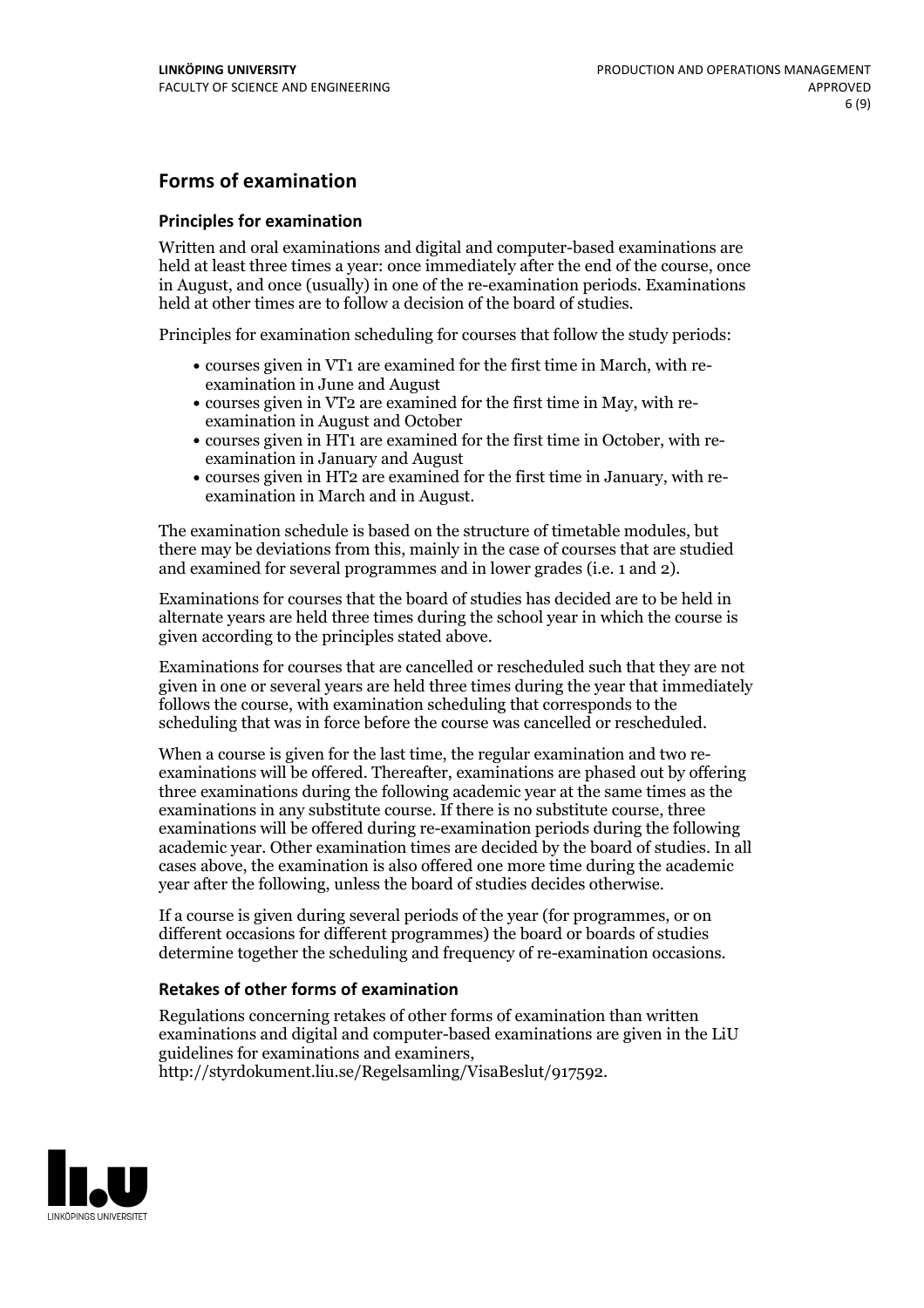### **Registration for examination**

Until January 31 2021, the following applies according to previous guidelines: In order to take an written, digital or computer-based examination student must register in advance at the Student Portal during the registration period, which Candidates are informed of the location of the examination by email, four days in advance. Students who have not registered for an examination run the risk of being refused admittance to the examination, if space is not available.

From February 1 2021, new guidelines applies for registration for written, digital or computer-based examination, Dnr LiU-2020-02033 (https://styrdokument.liu.se/Regelsamling/VisaBeslut/622682).

Symbols used in the examination registration system:

\*\* denotes that the examination is being given for the penultimate time.

\* denotes that the examination is being given for the last time.

#### **Code of conduct for students during examinations**

Details are given in a decision in the university's rule book: http://styrdokument.liu.se/Regelsamling/VisaBeslut/622682.

#### **Retakes for higher grade**

Students at the Institute of Technology at LiU have the right to retake written examinations and digital and computer-based examinations in an attempt to achieve a higher grade. This is valid for all examination components with code "TEN", "DIT" and "DAT". The same right may not be exercised for other examination components, unless otherwise specified in the course syllabus.

A retake is not possible on courses that are included in an issued degree diploma.

#### **Grades**

The grades that are preferably to be used are Fail (U), Pass (3), Pass not without distinction  $(4)$  and Pass with distinction  $(5)$ .

- Grades U, 3, 4, 5 are to be awarded for courses that have written or digital examinations.<br>• Grades Fail (U) and Pass (G) may be awarded for courses with a large
- degree of practical components such as laboratory work, project work and
- $\bullet$  Grades Fail (U) and Pass (G) are to be used for degree projects and other independent work.

#### **Examination components**

The following examination components and associated module codes are used at the Faculty of Science and Engineering:

Grades U, 3, 4, 5 are to be awarded for written examinations (TEN) and

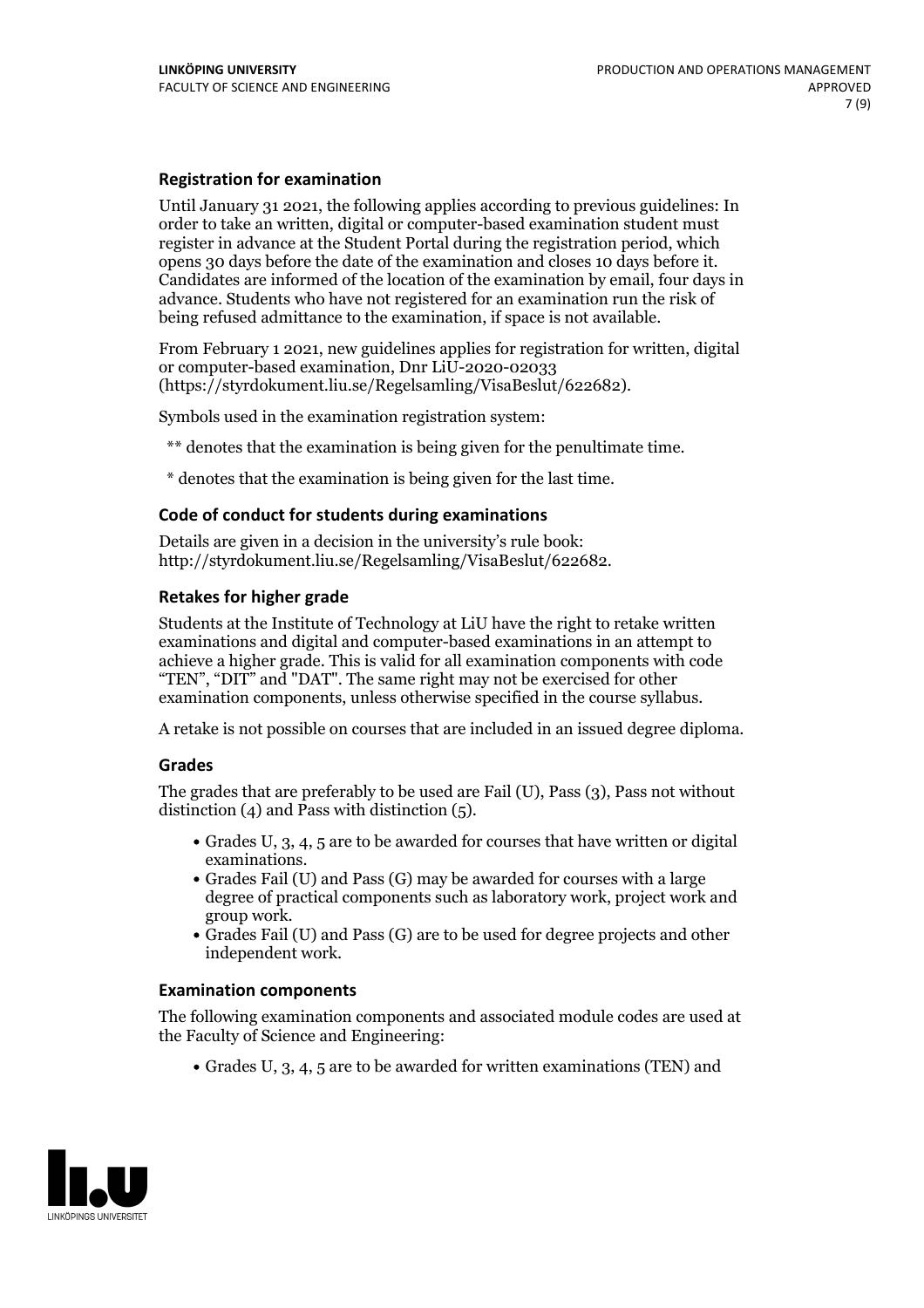- digital examinations (DIT).<br>• Examination components for which the grades Fail (U) and Pass (G) may be awarded are laboratory work (LAB), project work (PRA), preparatory written examination (KTR), digital preparatory written examination (DIK), oral examination (MUN), computer-based examination (DAT), home
- assignment (HEM), and assignment (UPG).<br>• Students receive grades either Fail (U) or Pass (G) for other examination components in which the examination criteria are satisfied principally through active attendance such as tutorial group (BAS) or examination item
- (MOM).<br>• Grades Fail (U) and Pass (G) are to be used for the examination components Opposition (OPPO) and Attendance at thesis presentation (AUSK) (i.e. part of the degree project).

In general, the following applies:

- 
- Mandatory course components must be scored and given <sup>a</sup> module code. Examination components that are not scored, cannot be mandatory. Hence, it is voluntary to participate in these examinations, and the voluntariness must be clearly stated. Additionally, if there are any associated conditions to the examination component, these must be clearly stated as well.<br>• For courses with more than one examination component with grades
- U,3,4,5, it shall be clearly stated how the final grade is weighted.

For mandatory components, the following applies: If special circumstances prevail, and if it is possible with consideration of the nature ofthe compulsory component, the examiner may decide to replace the compulsory component with another equivalent component. (In accordance with the LiU Guidelines for education and examination for first-cycle and second-cycle education at Linköping University, http://styrdokument.liu.se/Regelsamling/VisaBeslut/917592).

For written examinations, the following applies: If the LiU coordinator for students with disabilities has granted a student the right to an adapted examination for a written examination in an examination hall, the student has the right to it. If the coordinator has instead recommended for the student an adapted examination or alternative form of examination, the examiner may grant this if the examiner assesses that it is possible, based on consideration of the course objectives. (In accordance with the LiU Guidelines for education and examination for first-cycle and second-cycle education at Linköping University, http://styrdokument.liu.se/Regelsamling/VisaBeslut/917592).

#### **Reporting of examination results**

The examination results for a student are reported at the relevant department.

#### **Plagiarism**

For examinations that involve the writing of reports, in cases in which it can be assumed that the student has had access to other sources (such as during project work, writing essays, etc.), the material submitted must be prepared in accordance